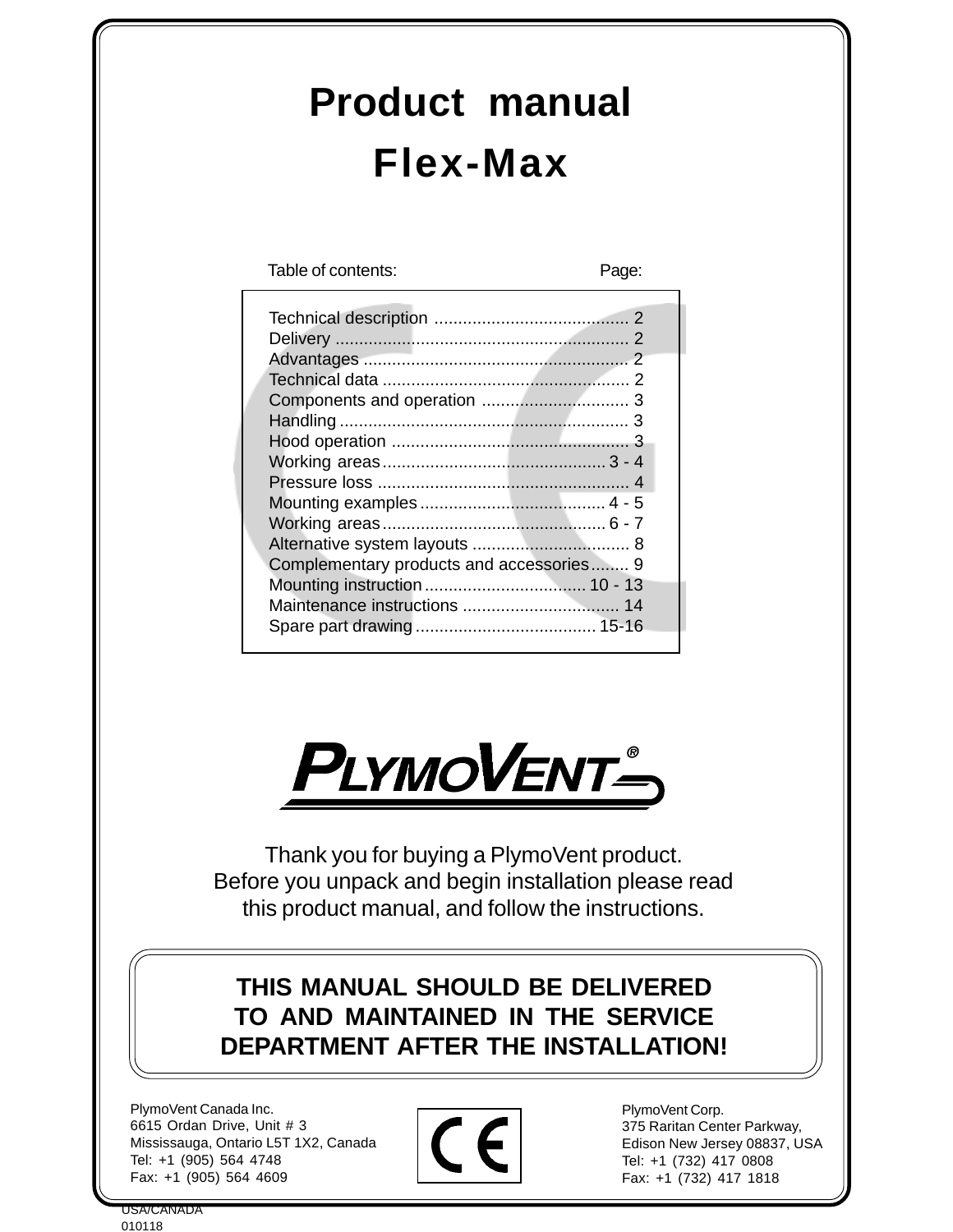

## **TECHNICAL DESCRIPTION**

BSAB no: T0.31 Ser.no: FM/TB Date: Sept-97 Replace: Jan-95

**Flex-Max**

@Copyright1997: All righter everyed. All information within this printed matter may not be reproduced, handed over opied we wed or translated into anather language in any form a means without written. pemiaion from PlymoVert AB. PlymoVert AB reserves the right to make design changes.

# **Flex-Max**

The PlymoVent Flex-Max is the perfect extraction arm in situations requiring maximum flexibility. With the Flex-Max arm you can cover the whole working area. Models range from 13.1 ft up to 28.9 ft working radius. The hood can reach from the floor up to 13.1 ft above the mounting height. Flex-Max is a real problem solver when it comes to reaching into the tightest corners of the workshop, mum and cover the whole in the top 28.9 ht we.<br>
range from 13.1 ft up to 28.9 ht we.<br>
radius. The hood can reach from the floor<br>
up to 13.1 ft above the mounting height.<br>
Flex-Max is a real problem solver when it comes to<br> high objects. Flex-Max consists of an inner and an outer arm, both of which are mounted on a double ball-bearing pivot. The outer arm, which has three adjustable joints, gives maximum flexibility within its working radius and may be rotated through a full 360°. The inner arm is equipped with a suspension rail for cables, compressed air hoses, wire-feeders etc. This can be loaded with up to 110.0 LB of weight. Manuvering of the extraction arm is from the hood. Hose extensions FSL-1, SLE-20 and SLE-30 can easily be fitted to the extraction arm.

#### **Delivery**

Flex-Max is delivered complete with wall mounting bracket, arm, hose and hood fitted with manual damper.

#### **Advantages**

- Ingenious patented construction with two ball-bearing mounted hinges and three easily adjustable joints in the fume arm.
- Maximum flexibility within a working radius of up to 29.5 ft (dependent on the choice of arm).
- Quick and easy to position.
- Can carry up to 110 LB suspended from the inner arm.
- You can choose mounting height, high up on the wall or low down.
- Elegant design and high quality

### **Technical data**

| Prod.<br>no: | Max<br>working<br>radius ft | Total<br>weight<br>in LB | Recomended<br>mounting<br>height in ft | Recomended<br>ariflow at<br>hood in CFM | Hose<br>Øin<br>inches |
|--------------|-----------------------------|--------------------------|----------------------------------------|-----------------------------------------|-----------------------|
| FM-1520      | 13.1                        | 101.2                    | $6.6 - 9.8$                            | 450-700                                 | 6.30                  |
| FM-1530      | 16.1                        | 105.6                    | $6.6 - 13.1$                           | 450-700                                 | 6.30                  |
| FM-1540      | 19.0                        | 110.0                    | $8.2 - 16.4$                           | 450-700                                 | 6.30                  |
| FM-2520      | 16.4                        | 127.6                    | $6.6 - 9.8$                            | 450-700                                 | 6.30                  |
| FM-2530      | 19.4                        | 132.0                    | $6.6 - 13.1$                           | 450-700                                 | 6.30                  |
| FM-2540      | 22.3                        | 136.4                    | $8.2 - 16.4$                           | 450-700                                 | 6.30                  |
| FM-3520      | 19.7                        | 173.8                    | $6.6 - 9.8$                            | 450-700                                 | 6.30                  |
| FM-3530      | 22.6                        | 178.2                    | $6.6 - 13.1$                           | 450-700                                 | 6.30                  |
| FM-3540      | 25.6                        | 182.6                    | $8.2 - 16.4$                           | 450-700                                 | 6.30                  |
| FM-4520      | 23.0                        | 200.0                    | $6.6 - 9.8$                            | 450-700                                 | 6.30                  |
| FM-4530      | 25.9                        | 204.6                    | $6.6 - 13.1$                           | 450-700                                 | 6.30                  |
| FM-4540      | 28.9                        | 209.0                    | $8.2 - 16.4$                           | 450-700                                 | 6.30                  |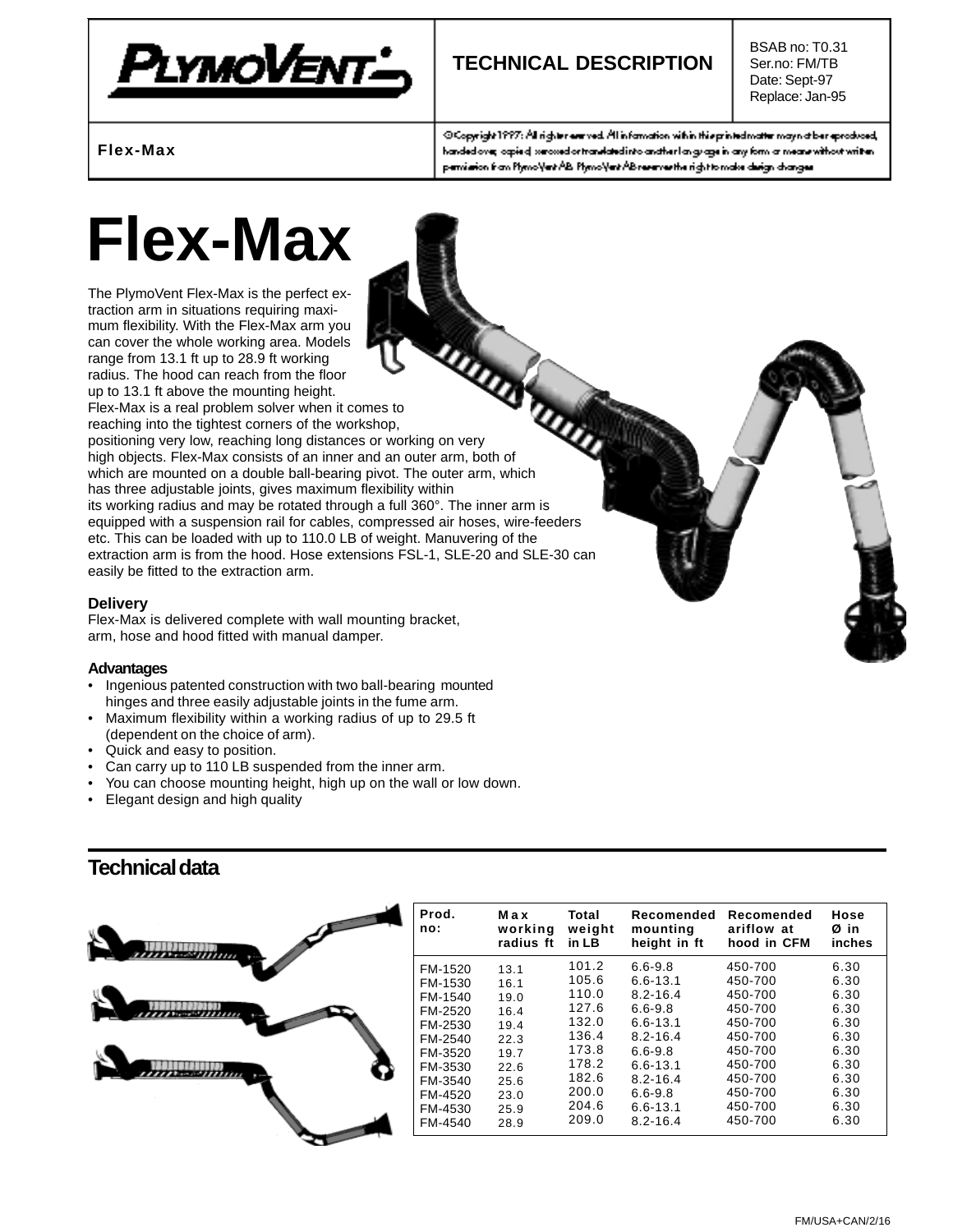## **Components and Operation**



- **D.** Flame retardant hose Ø 6.50" of PVC coated woven polyamide with internal steel spiral.
- **E.** Ball-bearing mounting bracket for outer friction arm.
- **F.** Outer arm spindle.
- **G .** Flame retardant hose6.30" of PVC coated woven polyamide with internal steel spiral.
- **H .** Aluminium inner arm tube.
- **I.** Aluminium outer arm tube.
- **J.** Outer arm pivot with friction pad for tensioning adjustment.
- **K.** Universal joint with hood collar and manual shut-off damper. **L.** Flame retardant hose Ø 6.30" flexible hose of PVC coated
- woven polyamide with internal steel spiral. **M .** Optimally designed hood with safety mesh covering the 11.81" diameter opening. Can be fitted with 20 W halogen lamp cartridge.

**Working areas**



**Flex-Max 1540** Recomended mounting height 8.2 ft - 9.8 ft.



#### **Handling**

- **1 .** 360° ring handle for positioning of the hood. Can be reached from all sides.
- **2 .** Damper control knob.
- **3 .** Quick-fit catch for simple exchange of extension hose and hood.
- **4 .** Switch for light cartridge (see accessories HL-20/24).
- **5 .** Switch for manual start/stop of fan or damper (see accessories SA-24, ES-90 or ASE-12).



#### **Hood operation**

The black, enamelled anodized metal hood can be angled 110° forwards, back-wards and to the sides. Large, 360°, ring handle, Ø 11.81".

| Prod.<br>nr: | а<br>inches | b<br>inches | c<br>inches |
|--------------|-------------|-------------|-------------|
| FM-1520      | 72.83       | 44.09       | 42.13       |
| FM-1530      | 72.83       | 64.96       | 59.84       |
| FM-1540      | 72.83       | 90.55       | 73.62       |
| FM-2520      | 112.20      | 44.09       | 42.13       |
| FM-2530      | 112.20      | 64.96       | 59.84       |
| FM-2540      | 112.20      | 90.55       | 73.62       |
| FM-3520      | 151.57      | 44.09       | 42.13       |
| FM-3530      | 151.57      | 64.96       | 59.84       |
| FM-3540      | 151.57      | 90.55       | 73.62       |
| FM-4520      | 190.94      | 44.09       | 42.13       |
| FM-4530      | 190.94      | 64.96       | 59.84       |
| FM-4540      | 190.94      | 90.55       | 73.62       |

#### **Flex-Max 2540**



FM/USA+CAN/3/16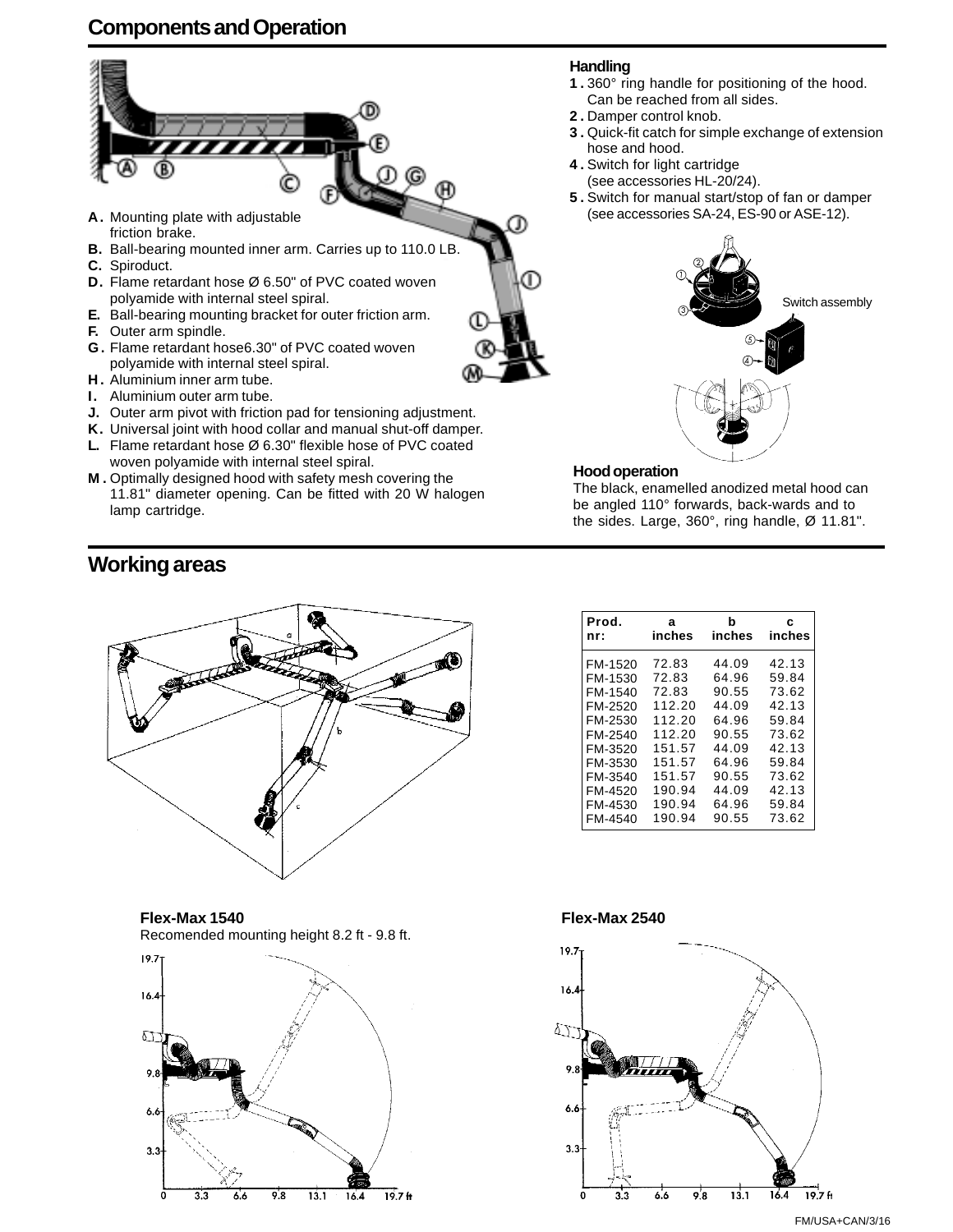

## **Pressure loss**



The pressure loss in PlymoVents Flex-Max is affected by: **1 .** Air volume.

- **2 .** With or without lamp cartridge in the hood.
- **3 .** Position of the arm.
- **4 .** Length of the arm.

## **Mounting Examples**



#### **Recomended bolt**

| Prod.<br>no:              | Max.<br>Load/Bolt | Safety demands |
|---------------------------|-------------------|----------------|
| FM-1520, FM-1530          | 600 LB/Bolt       | 1980 LB/Bolt   |
| FM-2520, FM-2530          | 1100 LB/Bolt      | 3300 LB/Bolt   |
| FM-1540, FM-2540, FM-3520 | 1430 LB/Bolt      | 4290 LB/Bolt   |
| FM-3530, FM-3540, FM-4520 | 1980 LB/Bolt      | 5940 LB/Bolt   |
| FM-4530, FM-4540          | 1980 LB/Bolt      | 5940 LB/Bolt   |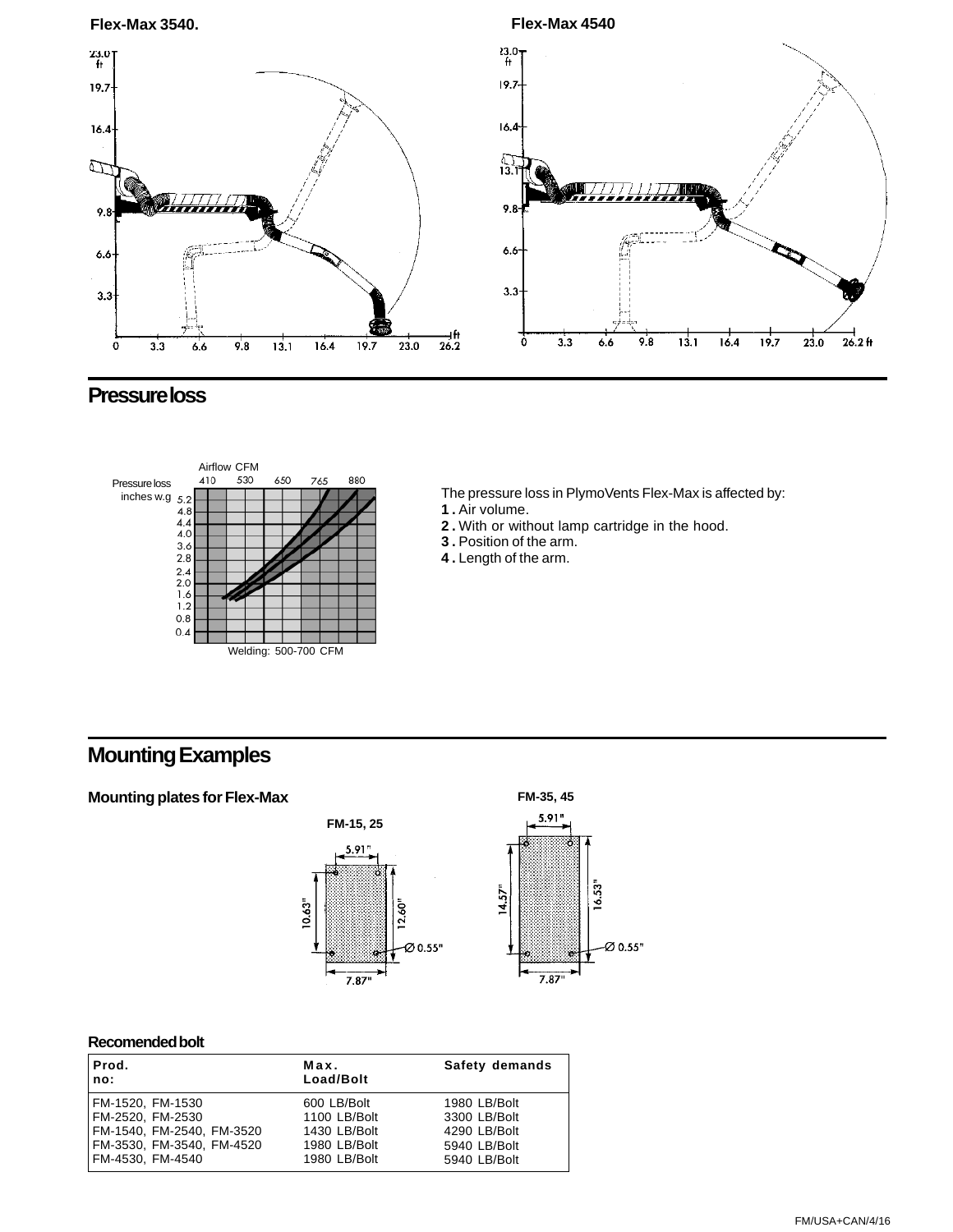**FM-1530 column mounted FM-2540 wall mounted. Wire feeder unit**



#### **FM-4530 mounted in work shop with low ceiling with a seperate fan, model FUK.**



FM/USA+CAN/5/16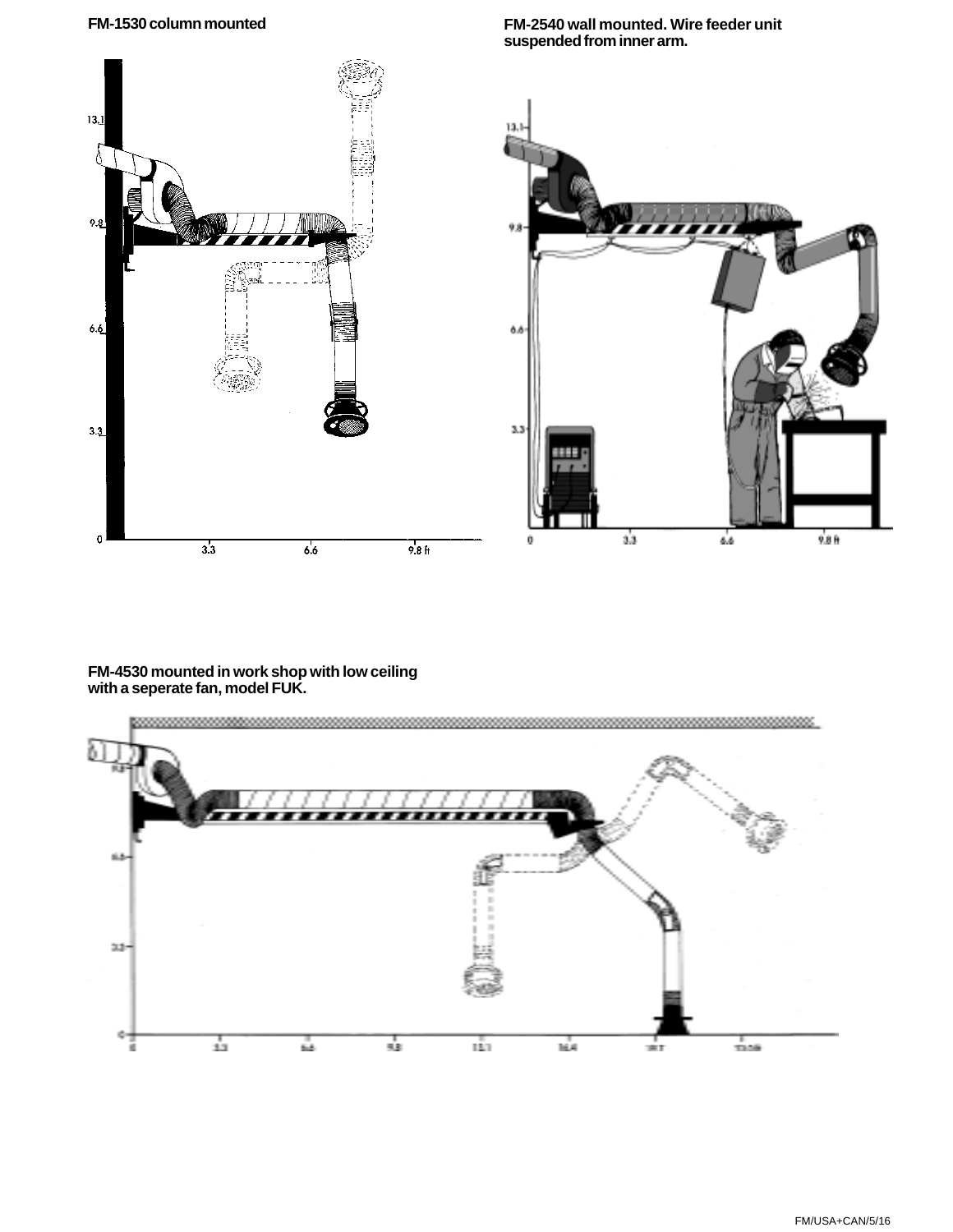

Flex-Max can get into those awkward places like no other extractor.





Flex-Max has a superb reach.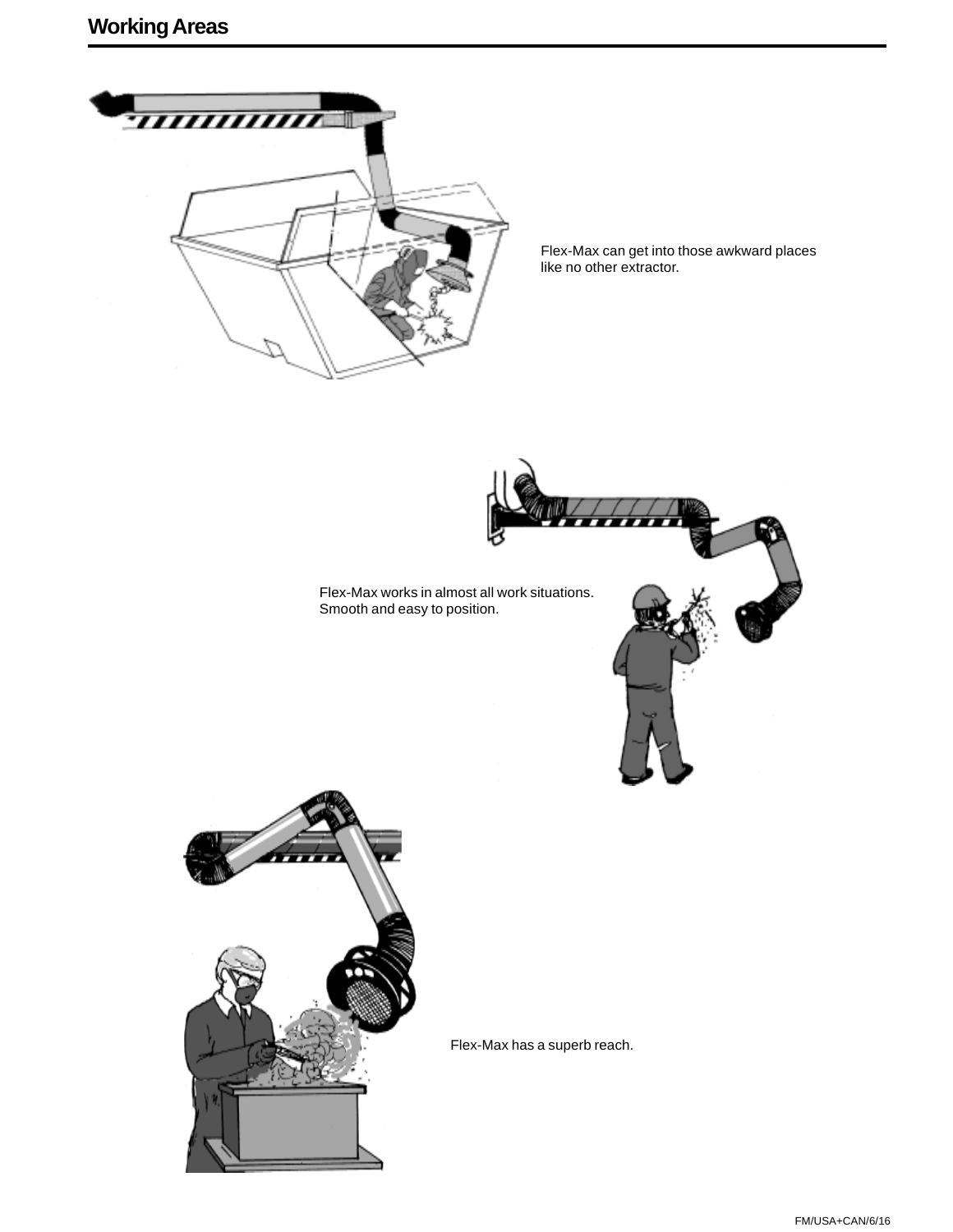

Flex-Max is ideal for large and varied work situations.



Flex-Max is also the solution to problems other than welding fume.



Flex-Max is unbeatable when working at difficult angles.



Diesel and gasoline fumes and smoke from burnt oil. Flex-Max is always there on hand. NOTE! Explosion proof fan and antistatic hose are required.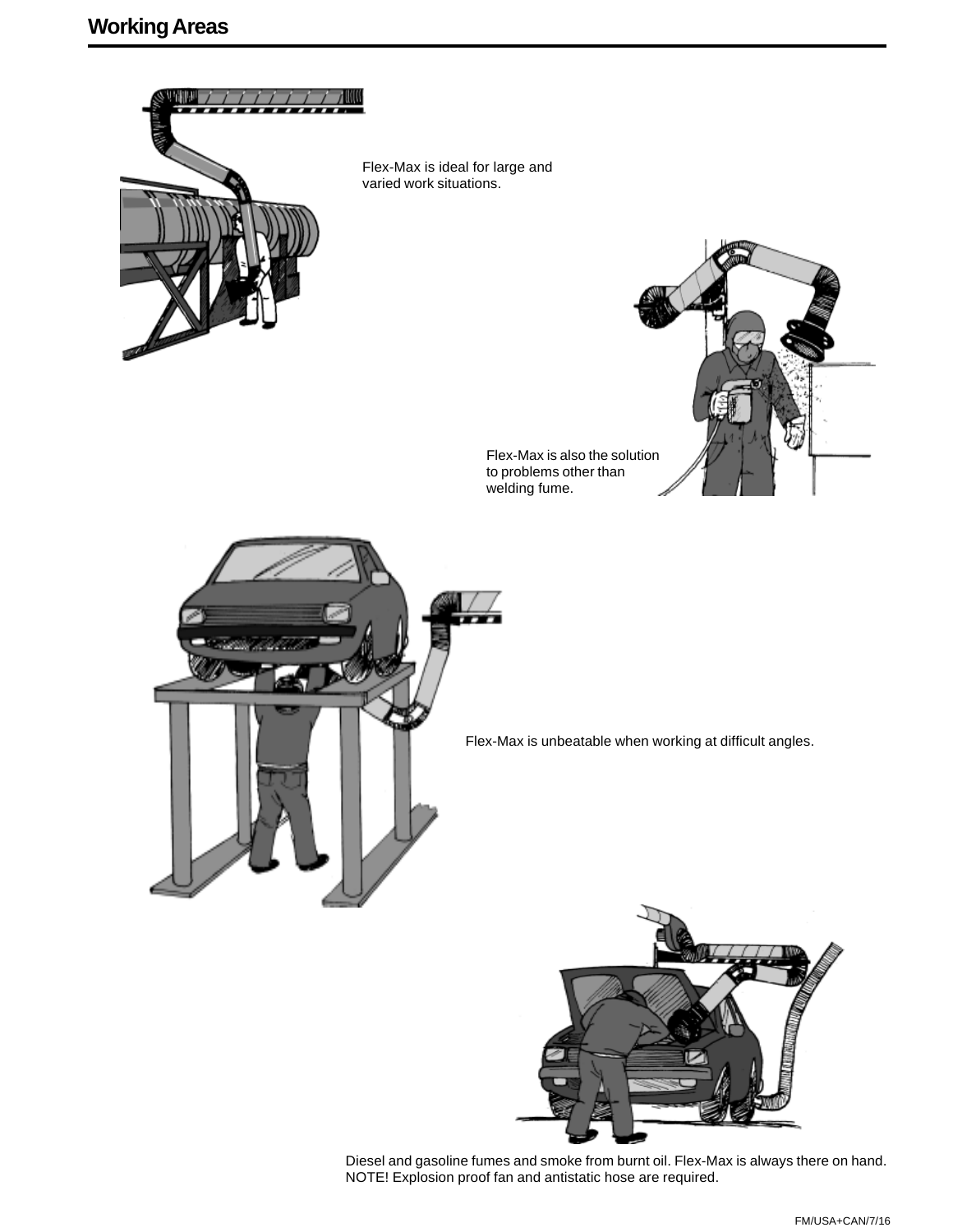**Alt. 1**



Central system: Fan 4700 with 3 X FM-1520



Central system : EF-5000, FUA-4700 and 3 X FM-1520



Central system with low pressure fan, ES-90 and separate fans

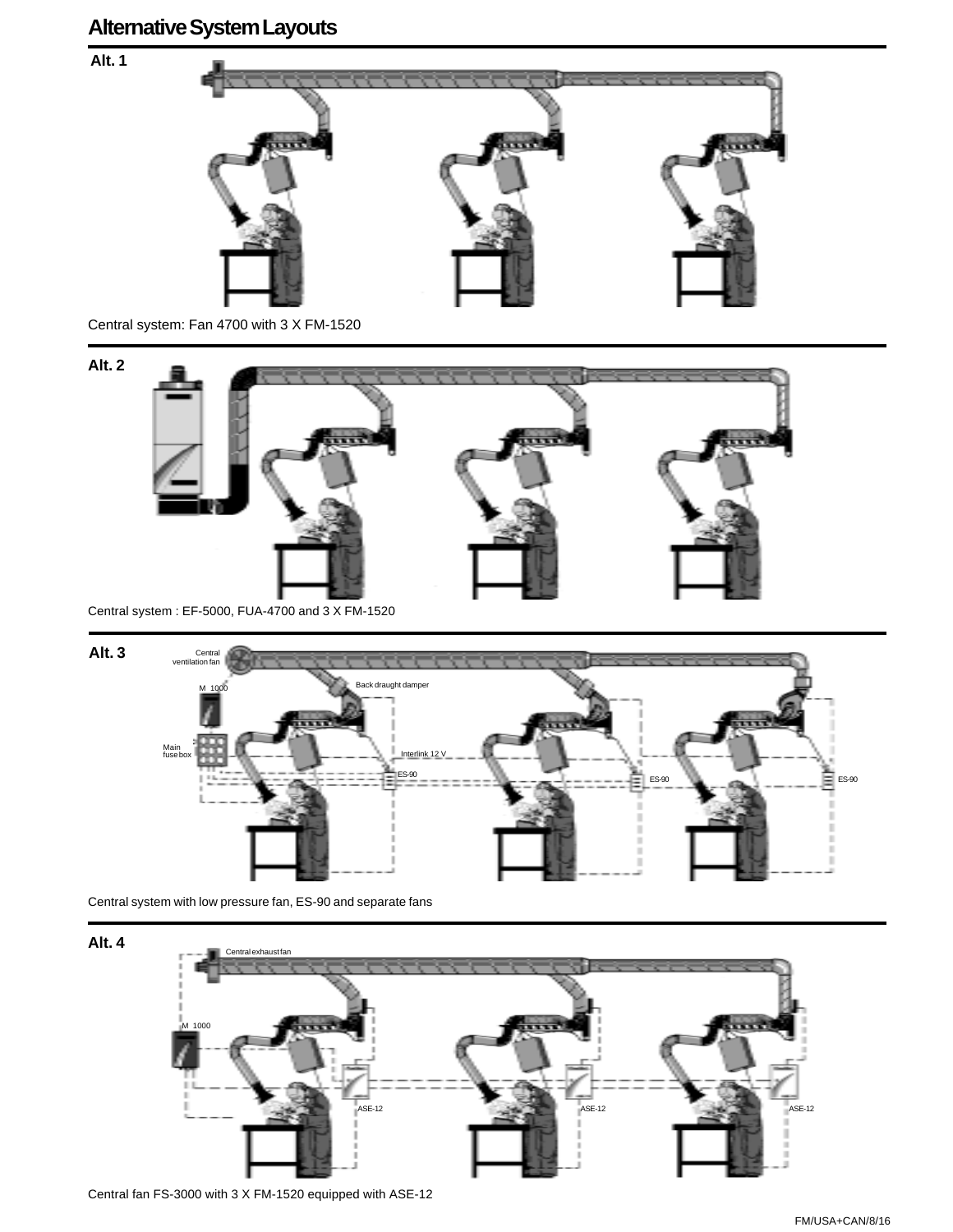## **Complementary Products and Accessories**

#### **Fans FUK**

FUK-fans can be directly attached to the Flex-Max wall mounting bracket. These are available in two sizes with freeblowing capacities of 1060 and 1300 CFM. The unique anti-spark impeller made of aluminium gives maximum safety. For wall- or ceiling mounting, choose FS-1800 or FS-2100. In a system with more than one Flex-Max arm we recommend the use of the larger fans: FS-3000, FS-4700 or FA-6000.

| Fan<br>Prod.<br>no:                            | Airflow<br><b>CFM</b><br>Freeblowing the FM arm | <b>Airflow CFM</b><br>at the hood of         | Motor<br>Hp, phase                                       |
|------------------------------------------------|-------------------------------------------------|----------------------------------------------|----------------------------------------------------------|
| <b>FUK-1800</b><br>FUK-2100<br><b>FUK-2101</b> | 1060<br>1300<br>1300                            | 1 FM = $440$<br>1 FM = $590$<br>1 FM = $590$ | $0.75$ Hp, 3 phase<br>1.0 Hp, 3 phase<br>1.0 Hp, 1 phase |
| FS-3000                                        | 2000                                            | 2 FM = $620$<br>$3$ FM = 380                 | $1.5$ Hp, 3 phase                                        |
| FS-4700                                        | 2840                                            | $3$ FM = 590<br>4 FM = $380$                 | 3.0 Hp, 3 phase                                          |
| FA-6000                                        | 3540                                            | 4 FM = $590$<br>$5$ FM = 470                 | 5.0 Hp, 3 phase                                          |

#### **Halogen Lamp Cartridge**

To be fitted in the hood. Consists of 20W/24V halogen lamp, switch assembly and 32.8 ft cable. Must be complemented with transformer TR-24 or starter SA-24. **Prod. no: HL-20/24**



#### **Transformer**

115/230V-24V/75W transformer for halogen lamp cartridge HL-20/24. **Prod. no: TR-24**

#### **Automatic Damper**

Fully automatic motor driven damper for fitting to Ø 6.30" duct. Adjustable overrun period between 7 seconds and 6 minutes, to capture after-fume. Inductive sensor clamp with 16.4 ft of cable is included as standard. Line supply: 1~ 115-575 VAC. Also includes switch assembly (S-100) for manual control from the hood. **Prod. no: ASE-12**



#### **Energy Saver**

For autom. start/stop of fan. Adjustable overrun period of between 7 sec. - 6 min. Incl. inductive sensor clamp with 16.4 ft of cable. Built-in contactor must be fitted with relevant fan-motor overload (not included). Line supply: 1~ 115-575 VAC.



**Prod. no: ES-90-005** Incl. 75VA/24V transformer. For one arm with light and one fan.

**Prod. no: ES-90-006** Includes two sensor clamps and 75VA/24V transformer. For two arms with lights and one fan.



**NOTE: ALL FANS MUST BE FITTED WITH RELEVANT MOTOR OVERLOAD (NOT INCLUDED).**

#### **Control Unit**

For automatic start or stop of a central fan in a system with several extractors. To be used in conjunction with the Energy Saver or Automatic Damper. Delay time interval: 15 sec. Line supply: 1~ 115-575 VAC. **Prod. no: M-1000**



#### **Starter**

For manual start/stop of the fan via a switch in the hood. Complete with switch assembly and 32.8 ft cable. Built-in contactor must be fitted with relevant fan-motor overload (not included). Line supply: 1~ 115-575 VAC.

**Prod. no: SA-24/75** includes 75VA/24V transformer for halogen lamp on one workstation. **Prod. no: SA-24/75-2** includes



75VA/24V transformer for two halogen lamps on two workstations.

#### **Semi-rigid Extension Hose**

For all extraction arms 6.30" in diameter. Connects with quick-fit coupling. Flexible and adjustable, 4.92" diameter. Length 3.3 ft. **Prod. no: FSL-1**



#### **Extension Hose**

Ø 6.30" extension hose with quick-fit coupling for connection to the fume extraction arm. PVC coated woven fiberglass with inner steel spiral support. Hood with double magnetic foot and handle for easy positioning. **Prod. no: SLE-20**, 6.6 ft in length **Prod. no: SLE-30**, 9.8 ft in length



Clean the air so efficiently (up to 99,9%) that you may re-circulate the already heated air into the workshop. Huge energy savings. Also excellent for filtering oilmist. Are available in sizes up to 2943 CFM. **For more information, see technical data for oilmist and Electrostatic Filters (EF/EFO).**



#### **Switch Assembly**

Switch assembly with 32.8 ft cable for manual operation from the hood of fan and light. Also supplied as standard as part of ES-90 and ASE-12. **Prod. no: S-100**

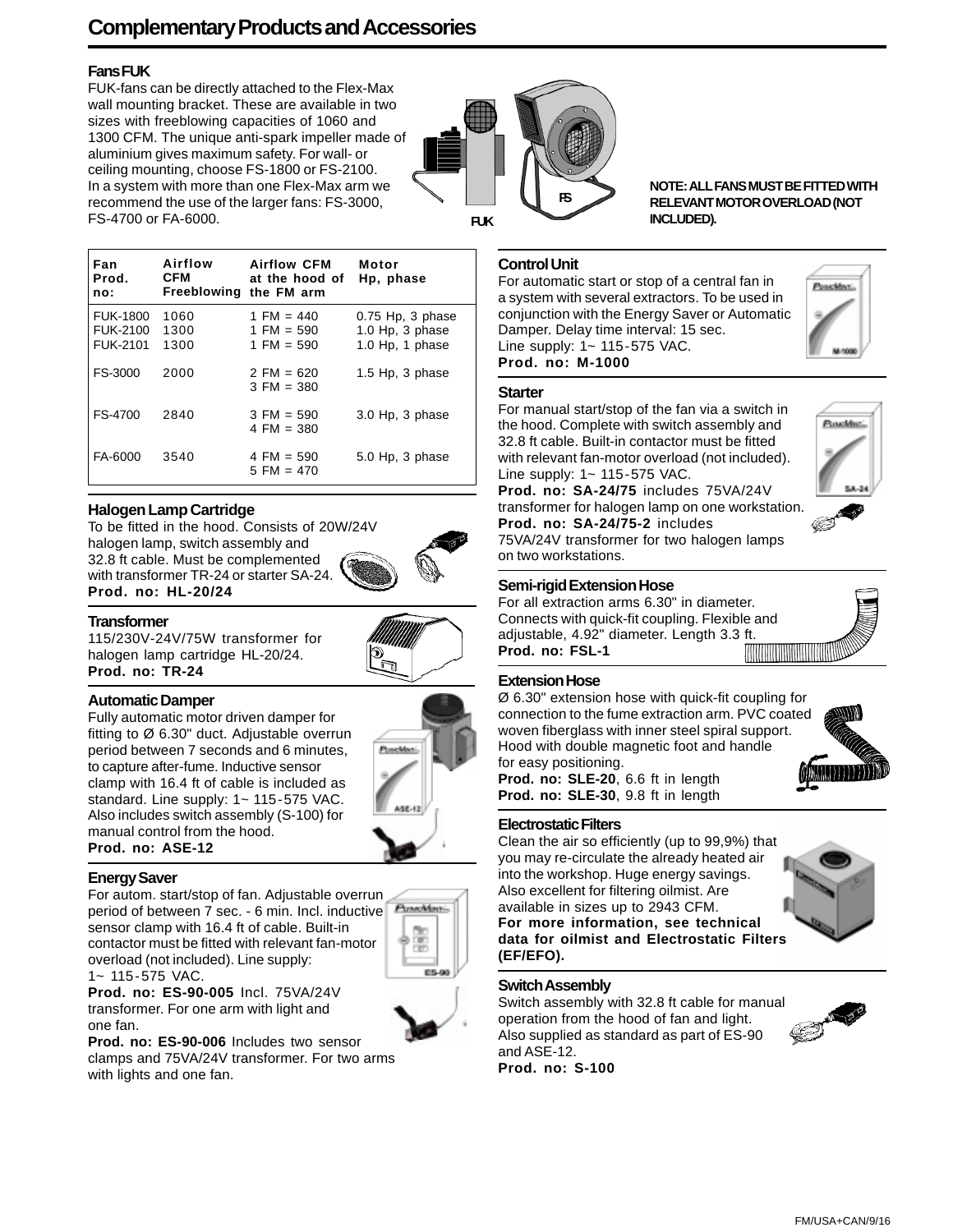

## **MOUNTING INSTRUCTION**

BSAB no: T0.31 Ser.no: FM/MA Date: Sept-97 Replace: Jan-95

**FLEX-MAX**

@Copyright1997: All righter everyed. All information within this printed matter may not be reproduced, handed over agrised we awd or translated into another language in any form a means without written. pensiation from PlymoNest AB. PlymoNest AB reserves the right to make durign changes

#### **Mounting plates for Flex-Max**



| Prod. no:                 | Max. load/Bolt | Safety requirement |
|---------------------------|----------------|--------------------|
| FM-1520. FM-1530          | 660 LB/Bolt    | 1980 LB/Bolt       |
| FM-2520. FM-2530          | 1100 LB/Bolt   | 3300 LB/Bolt       |
| FM-1540, FM-2540, FM-3520 | 1430 LB/Bolt   | 4290 LB/Bolt       |
| FM-3530, FM-3540, FM-4520 | 1980 LB/Bolt   | 5940 LB/Bolt       |
| FM-4530. FM-4540          | 1980 LB/Bolt   | 5940 LB/Bolt       |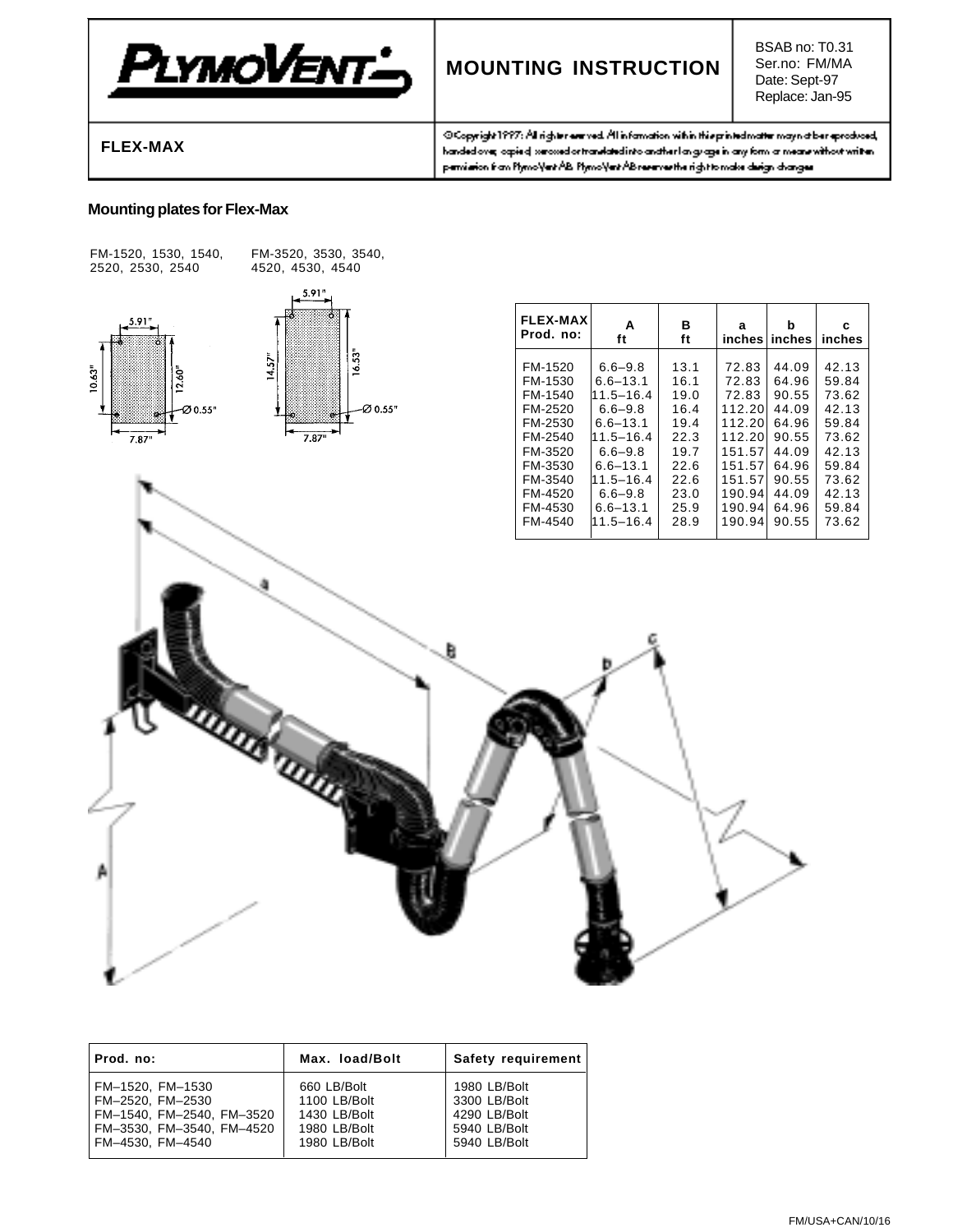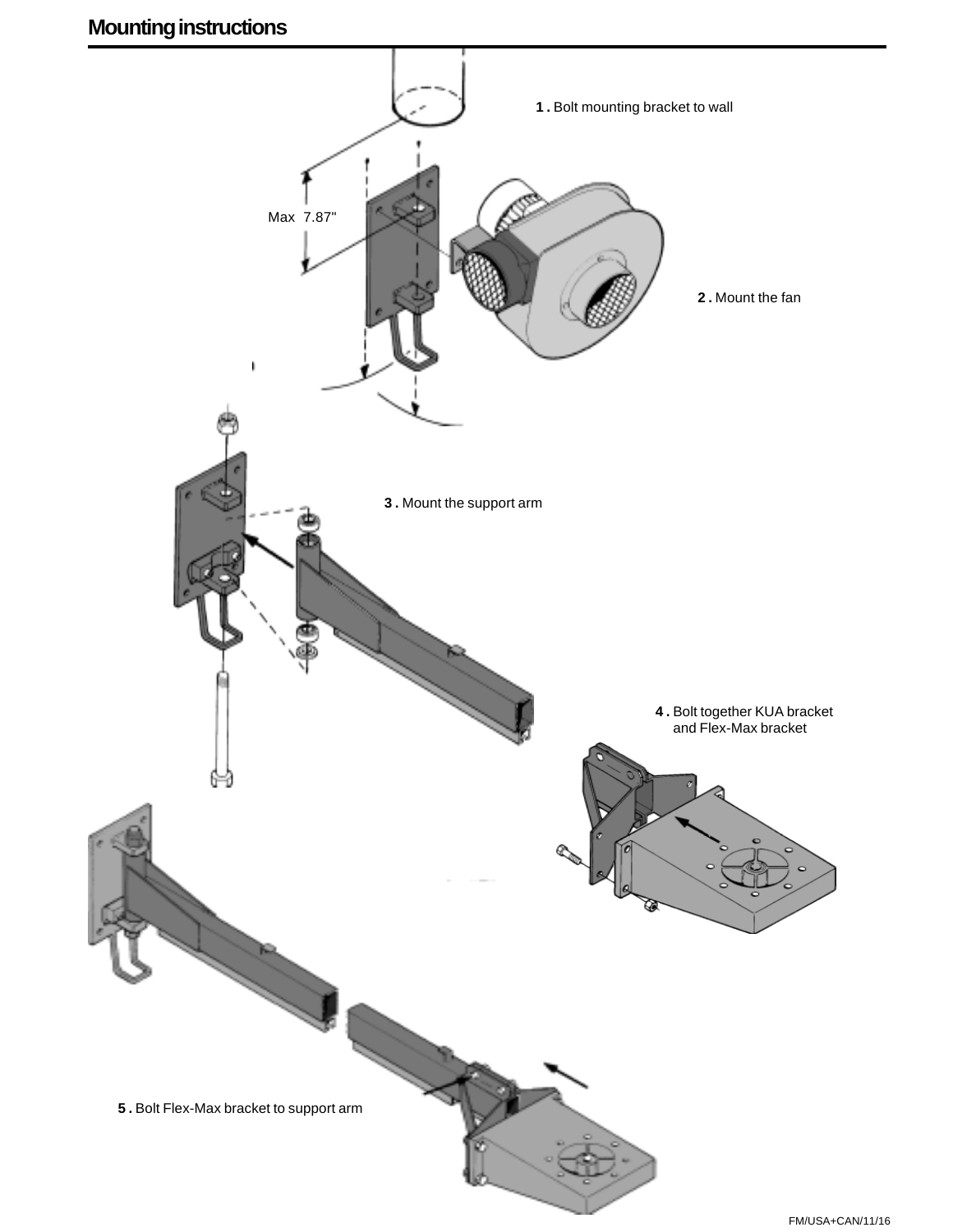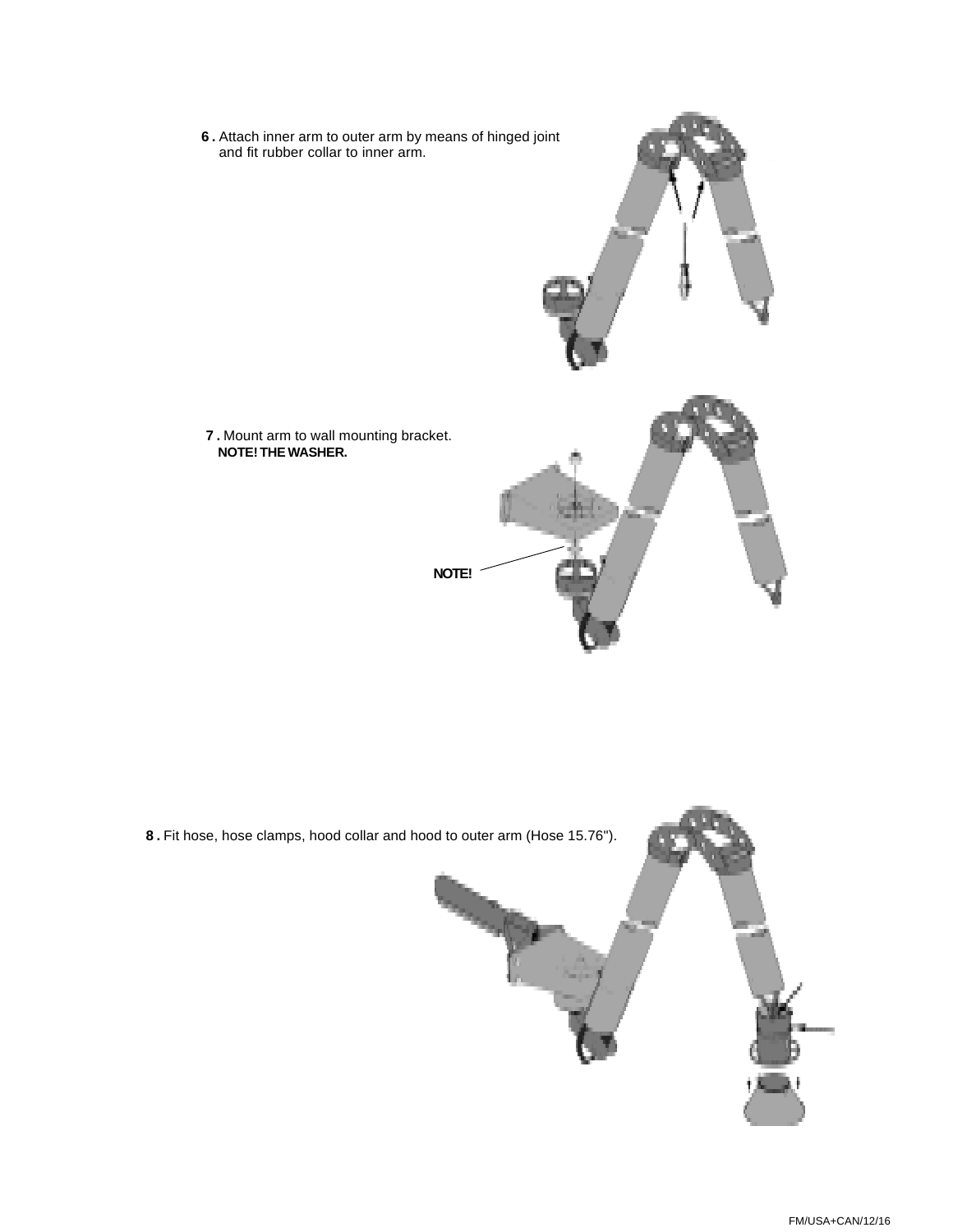

**10.** Fit hoses and hose clamps (Hose 25.59").

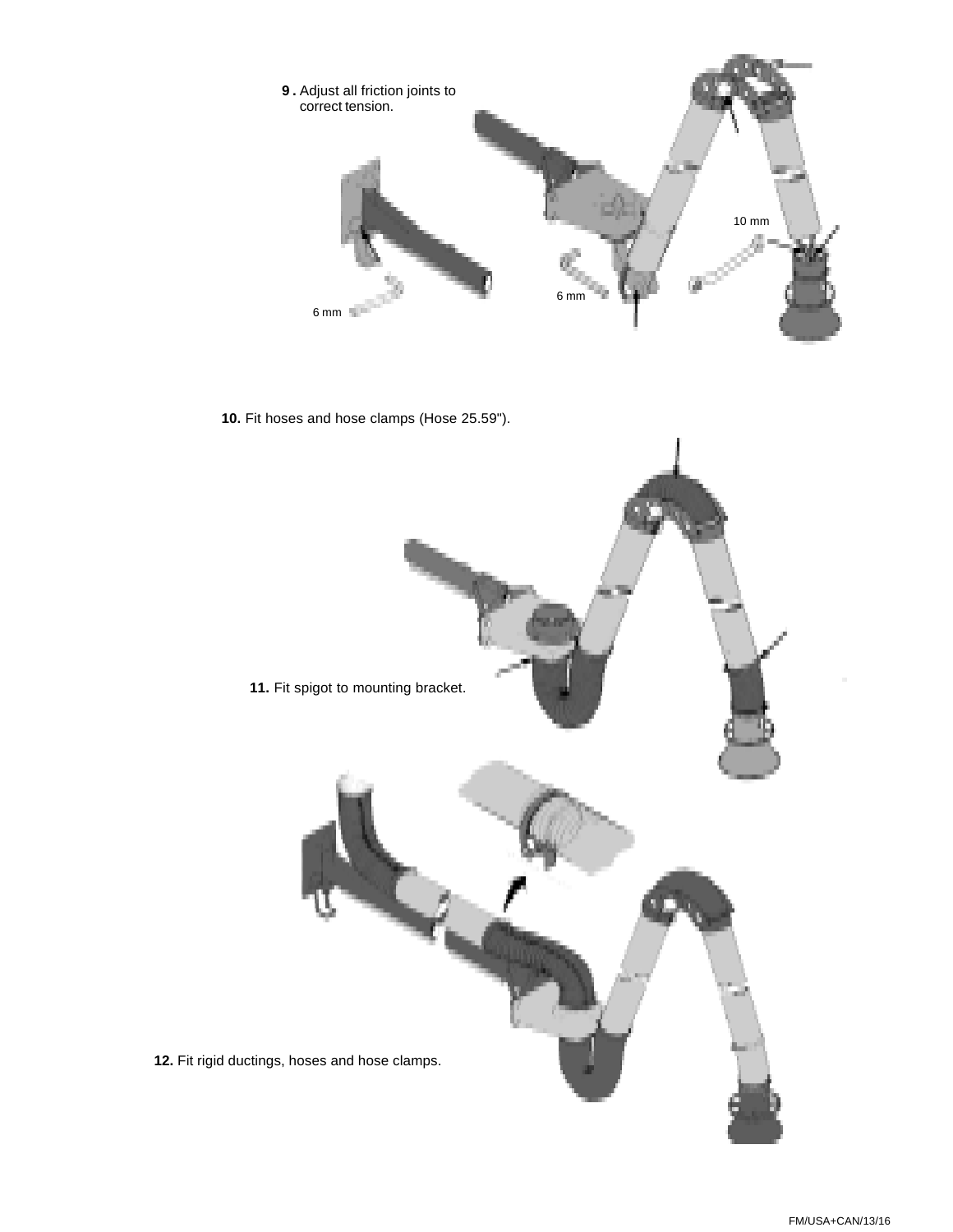

## **MAINTENANCE INSTRUCTION**

BSAB no: T0.31 Ser. no: FM/DS Date: Sept-97 Replace: Jan-95

**FLEX-MAX**

@Copyright1997: All righter everyed. All information within this printed matter may not be reproduced, handed over opied we wed or translated into anather language in any form a means without written. pensiation from PlymoNest AB. PlymoNest AB reserves the right to make durign changes.



#### **A. If the arm does not stay in the required position:**

Tighten the brakes in the two joints with an allen-key. Check once every six months.



#### **B. If the arm does not stay in the required position:**

- 1. Loosen the hose at B.
- 2. Pull the extractor out to its full length and angle it horizontally. Loosen the friction brake until the arm drops towards the floor. Tighten until it no longer drops.
- 3. If the arm is difficult to move sideways or moves on its own sideways, then adjustments must be made to the friction collar in the wallmounting bracket. This is done by either loosening or tightening the Allen screw.

#### **C. If the outer arm will not stay in the required position:**

1. Angle the outer arm horizontally. Loosen the friction brake until the arm drops towards the floor. Tighten until it no longer drops.

#### **D. If the hood will not stay in the required position:**

- 1. Loosen the hose at D.
- 2. Adjust the friction (see picture) until the hood will stay in the exact position.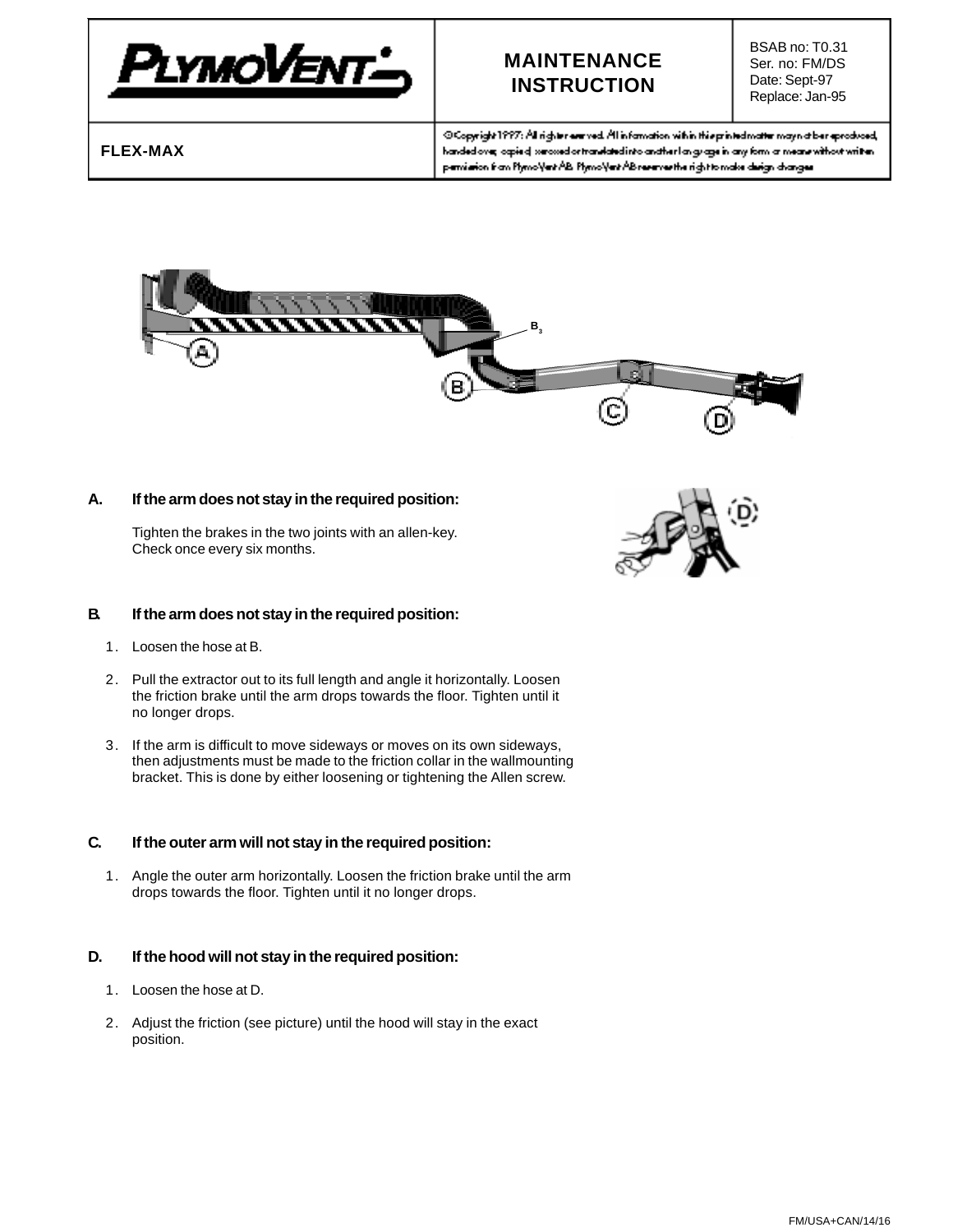

## **SPARE PART DRAWING**

BSAB no: T0.31 Ser.no: FM/RR Date: Sept-97 Replace: Jan-95

**FLEX-MAX**

@Copyright1997: All righter entroved. All information within this printed matter may not be reproduced, handed over opied weaved ortranslated into anather language in any form at means without written. pensiation from PlymoVert AB. PlymoVert AB reserves the right to make design changes.

#### **SUPPORT ARM, HOSE/SPIRAL TUBING, EXTRACTION ARM**